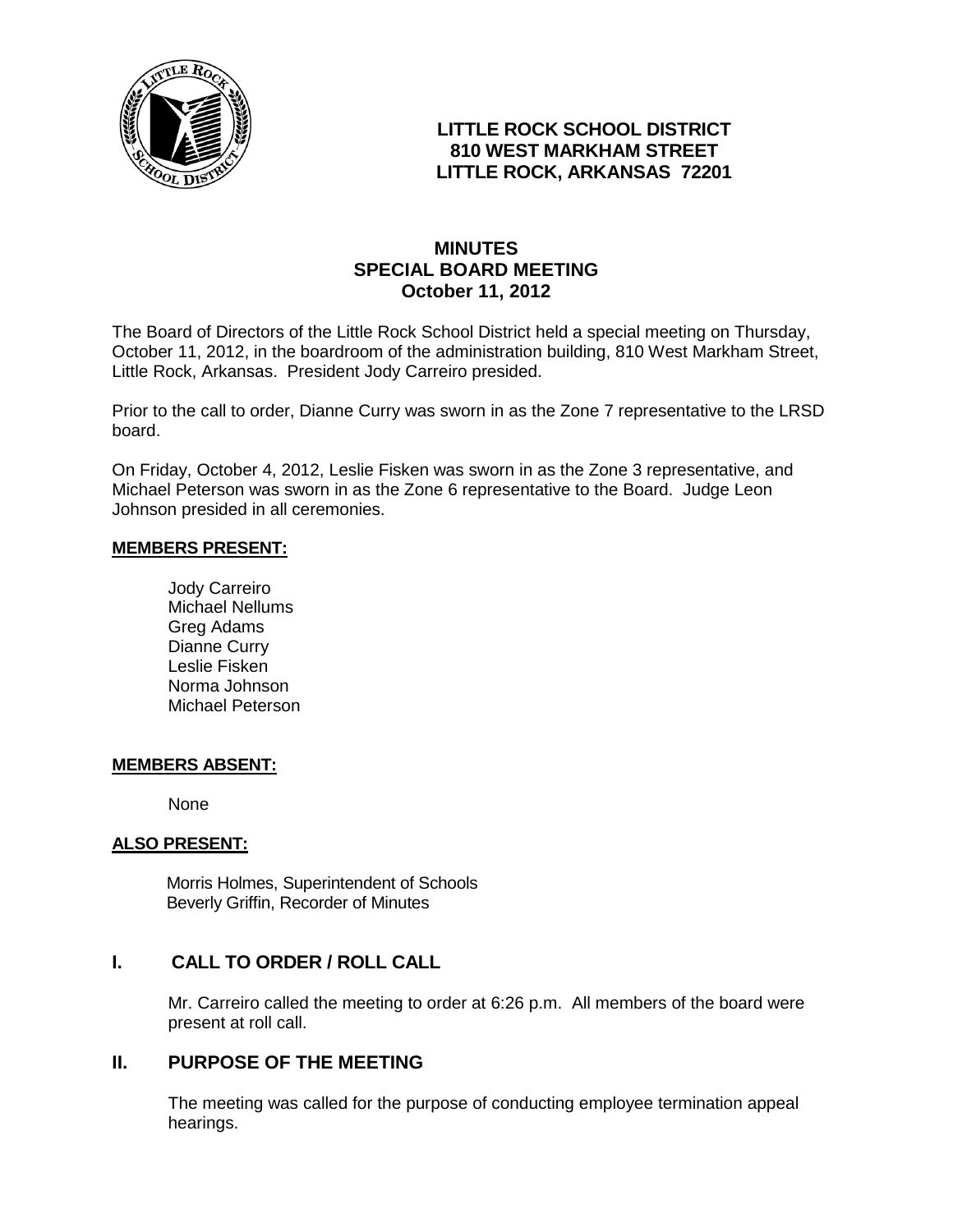### **III. ACTION AGENDA**

### **A. Hearing 1 – VT**

Employee #1 was recommended for termination based on a violation of the LRSD drug testing policy. He had been through the Level 2 grievance hearing, where the recommendation for termination was upheld. He requested the appeal before the Board, asking for reconsideration of the termination.

Khayyam Eddings presented the district's summary, including background information on the board policy which allows random screening of all employees who drive district owned and operated vehicles and machinery. Employee #1 submitted to the random screen, and tested positive for marijuana and cocaine.

Employee #1 asked the board to allow him a second chance. He admitted he had made a mistake, and had made bad decisions. He requested an opportunity to remain employed by the district.

The board convened briefly in executive session, and returned to report no action had been taken.

Ms. Johnson made a motion to support the district's recommendation based on findings of the drug screen's positive reading. Mr. Peterson seconded the motion, and it **carried unanimously**.

Ms. Fisken made a motion to uphold the superintendent's recommendation for termination. Ms. Curry seconded the motion, and it **carried unanimously**.

#### **B. Hearing 2 – WR**

Employee #2 was recommended for termination based on the results of a random drug screen. On July 23, 2012, he tested positive for marijuana / THC. He also had another drug in his system, but it was determined it was a legally prescribed narcotic, so that factor played no role in the recommendation for termination. A Level 2 grievance hearing was held on September 6, 2012, where the superintendent's recommendation was upheld.

Employee #2 appealed to the board for reconsideration and leniency. He stated he had always performed his job to the best of his ability, and he admitted he made a mistake by smoking marijuana.

The board convened a brief session for deliberation, and returned to report no action was taken.

Ms. Fisken made a motion finding the district had proven Employee #2's positive test for marijuana use. Dr. Nellums seconded the motion and it **carried unanimously**.

Mr. Adams moved to uphold the superintendent's recommendation for termination; Ms. Fisken seconded the motion, and it **carried unanimously**.